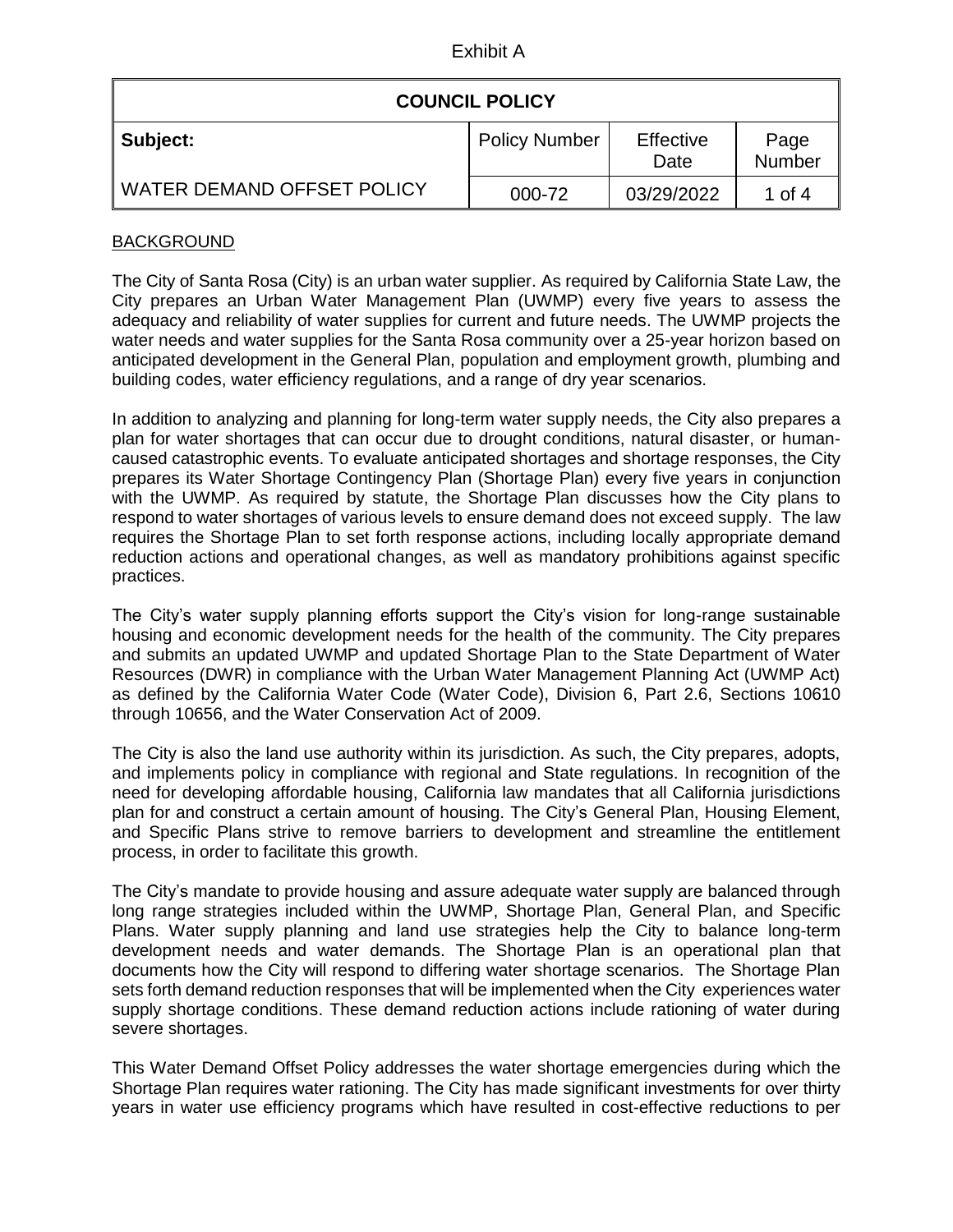| <b>COUNCIL POLICY</b>      |                      |                   |                |  |
|----------------------------|----------------------|-------------------|----------------|--|
| Subject:                   | <b>Policy Number</b> | Effective<br>Date | Page<br>Number |  |
| WATER DEMAND OFFSET POLICY | 000-72               | 03/29/2022        | 2 of 4         |  |

capita water demand. The City also requires development to be extremely water efficient by complying with the City's Water Efficient Landscape Ordinance and the State's CALGreen building code which require new development to be at least 20 percent more water efficient than existing development. These combined efforts are critical components for successfully managing current and future water supply needs while also supporting sustainable growth and affordable housing. Despite these actions, the City still projects that there will not be sufficient supplies to serve demands during severe shortages.

#### PURPOSE

The purpose of this policy is to ensure that the City can adequately address water shortages and comply with Water Code section 10632(a), which requires that the City plan for water shortages by adopting an UWMP and Shortage Plan every five years and implementing the measures set forth to respond to shortages. These plans must include an urban water shortage contingency analysis, which includes a process for conducting an annual water supply and demand assessment, along with the establishment of defined water shortage levels corresponding to progressive ranges of shortages and percentage reductions in water supply. Shortage Plans must also include response actions to achieve water use reductions when the shortage level reaches a defined state.

During declared water shortage emergencies that require water allocations (water rationing), existing water connections are assigned individual water allocations that require water conservation sufficient to ensure that water demand does not exceed the limited supply for the duration of the water shortage emergency.

No water is available to be allocated for new demand during water shortage emergency stages that require water allocations. Even though state law allows the City to adopt restrictions on applications for additional service connections, to ensure that development can continue consistent with the City's water conservation policies, while acknowledging the severity of the housing shortage crisis, the Shortage Plan requires construction to offset new water demand.

This policy provides guidance on how to meet the water demand offset (WDO) requirements of the Shortage Plan during water shortage emergencies that require implementation of water allocations.

## **APPLICABILITY**

This policy applies to construction projects, public and private, that will increase water demand and be subject to new or increased connection fees. The provisions of this policy apply at the time an application for a building permit is submitted.

Projects that have applied for a building permit prior to the effective date of this policy are not subject to the provisions of this policy.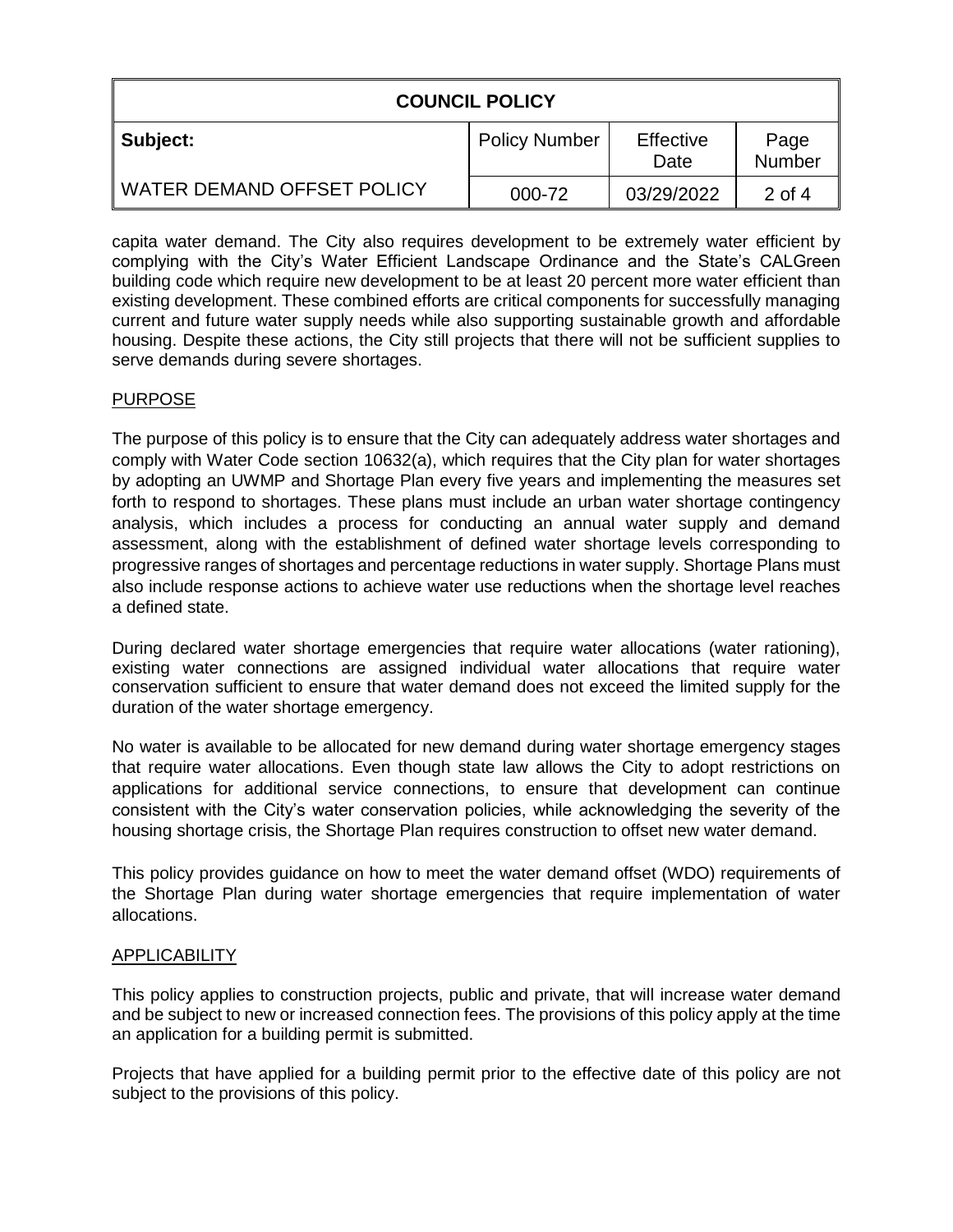| <b>COUNCIL POLICY</b>      |                      |                   |                |  |
|----------------------------|----------------------|-------------------|----------------|--|
| Subject:                   | <b>Policy Number</b> | Effective<br>Date | Page<br>Number |  |
| WATER DEMAND OFFSET POLICY | 000-72               | 03/29/2022        | 3 of 4         |  |

# PROCESS

All construction projects must complete and submit to the City a WDO Application as part of the building permit application process. Each application will be subject to service fees to recover the cost processing the application. After the applicant has submitted a WDO Application, staff will review the WDO Application and request any corrections and/or additional information needed.

If an applicant wishes to propose an alternative method to paying the Water Demand Offset Fee for achieving required demand offsets, the applicant must include a detailed description of the proposed alternative with the WDO Application and subsequently provide any studies, plans, reports, and analyses as deemed required by the City to assess whether the alternative will meet applicable standards and provide the required water demand offset. Alternative proposal applications and alternative projects are subject to additional service fees to recover the City's cost to make a determination on the proposed alternative and, if the alternative is approved, to conduct any subsequent inspections, water use analyses, or other actions as needed to ensure the approved alternative complies with applicable standards and achieves the required offsets.

Staff will finalize the determination of the water demand and WDO fee or alternative project requirements, include these in a WDO Agreement, and prepare the WDO Agreement for signatures. The WDO Agreement shall be executed and submitted to the City prior to issuance of a building permit.

Payment of WDO fees or final completion of an approved alternative project will be due when the applicant requests final inspection or occupation of any type, provided a declared water shortage emergency condition exists at that time and requires water allocations for existing customers and water demand offsets for construction projects. Otherwise, WDO fees will not be required.

WDO fees that are collected will be segregated and used to fund City demand management efforts, water supply projects, and/or water conservation programs to offset new water demands. Collected WDO fees will be administered in a separate job ledger account to track fee use, quantify implementation progress, and maintain compliance with the Mitigation Fee Act (Gov. Code Section 66000 and following).

#### PROVISIONS FOR APPEAL

If an applicant wishes to protest the final decision of staff regarding determination of the project's water demand, associated WDO fee, or alternative project requirements, the applicant must submit a written protest to the Board of Public Utilities within fifteen (15) days of notice of the final staff decision.

If an applicant wishes to appeal the decision of the Board of Public Utilities, the applicant must submit a written appeal to the City Council within ninety (90) days of the final decision of the Board of Public Utilities.